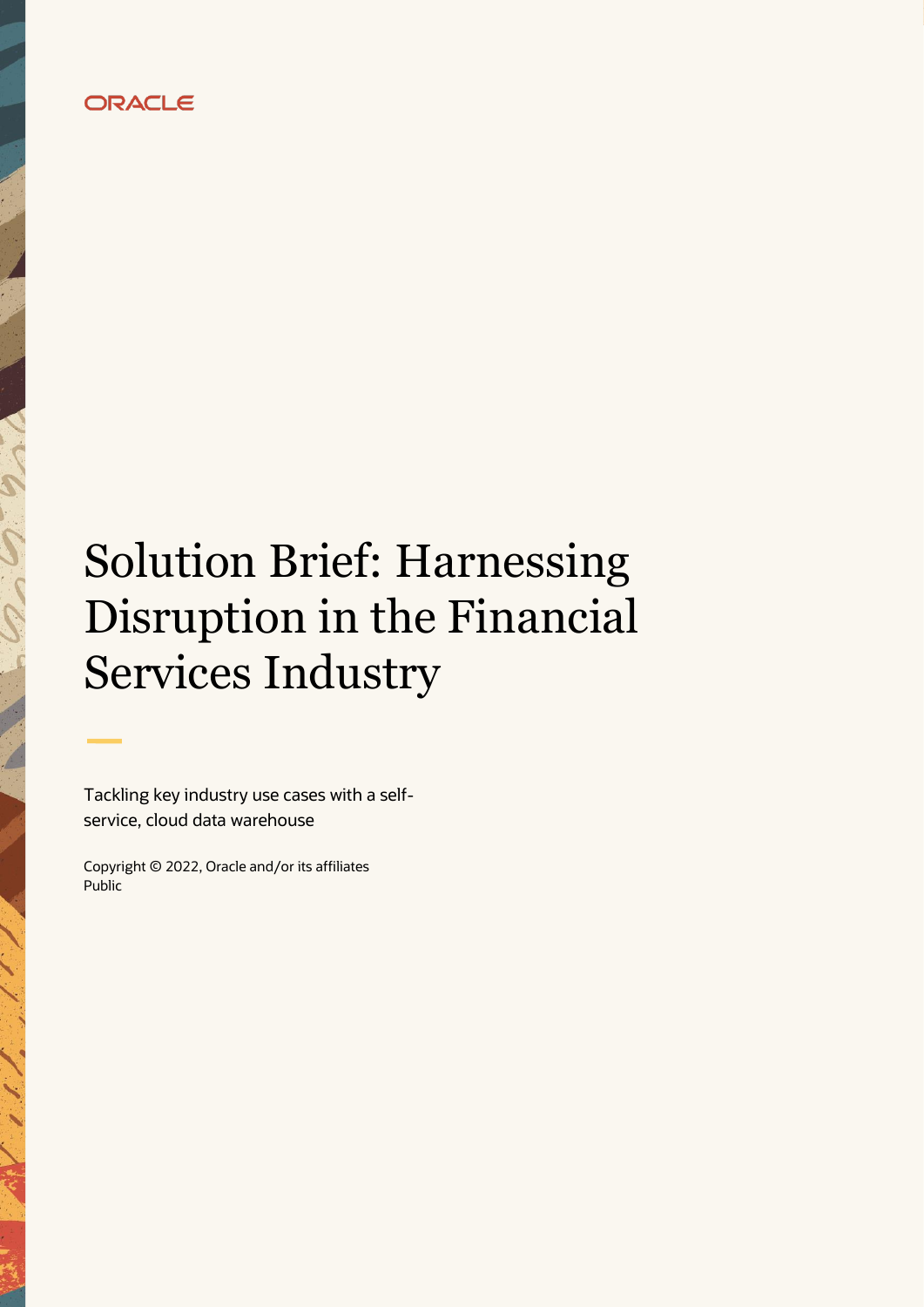#### **Introduction**

Powerful trends are reshaping the financial services industry. Customer expectations and behaviors are changing, new entrants are reinventing banking, SMBs are turning to digital alternatives for financing, and AI is replacing human interaction.

The exponential increase in available data is fueling new products and creating new opportunities; the ability to manage and harness all that data is critical to success. Financial institutions must not only mine insights for growth, but also to protect themselves from harm. Digitally native criminals are more sophisticated than ever and rooting them out requires at least equally sophisticated systems.

The past decade's Fintech phenomenon, as a pool of agile innovation, has changed banking forever. Technology giants such as Google, Apple, Facebook, and Amazon have been working to unbundle financial services, and they tend to be very effective at managing customer profiles as well as anticipating preferences and spending patterns. McKinsey [estimates](https://www.cnbc.com/2019/04/26/sensing-threat-wall-street-banks-partner-with-tech-giants-like-apple.html) that the big tech companies could take upwards of 40 percent of the North American financial industry's revenues.

A [report from Omdia](https://www.oracle.com/a/ocom/docs/database/reimagining-the-data-driven-bank.pdf) shows that modernizing legacy systems is the #1 IT priority of financial institutions. Indeed, modern technologies enable both incumbent institutions and new competitors to address challenges they're facing as well as to innovate to seize new opportunities.

With Oracle Autonomous Database, financial services organizations can improve business agility, accelerate innovation, and reduce risks—while simultaneously lowering costs.

#### **Use cases in the financial services industry**

Let's consider how [Oracle Autonomous Database for analytics and data warehousing](https://www.oracle.com/autonomous-database/autonomous-data-warehouse/) enables financial services customers to successfully implement marketing and sales excellence, combat fraud, innovate with new offerings, and empower employees— four key use cases in the industry.

#### **Sales and Marketing Excellence**

[Up Sí Vale,](https://www.oracle.com/customers/up-si-vale/) a leading provider of payment and other financial services to 16,000 companies and 5 million consumers across Mexico, needed to centralize information and streamline data analysis to learn more about its diverse sets of customers—but it wanted to do so quickly and with minimal disruption to its operations.

Up Sí Vale consolidated data management of 240 million transactions from 10 sources, eliminating 90% of the time spent on database administration. It eliminated 75% of the time it took to assemble data in spreadsheets, allowing for more strategic customer segmentation and personalized marketing. The sales team can now take a more proactive approach with customers, helping the company reduce churn from 15% to 5%.

[Aon](https://www.oracle.com/customers/aon/) boosted performance 50X to 60X for complex sales queries while significantly lowering costs vs its onpremises business intelligence tools. Aon sales teams can now easily visualize business trends, outliers, client sentiment, and sales performance.

[BBVA](https://www.oracle.com/customers/bbva/) improved the click-through and conversion rates of marketing campaigns by 30X to 40X leveraging machine learning.

#### **Fraud detection**

[AsiaPay'](https://www.oracle.com/customers/infrastructure/asiapay/)s digital payment gateway processes payments for multiple currencies, languages, channels, and devices across 15 countries. With Oracle Autonomous Database for analytics and data warehousing, the AsiaPay teams

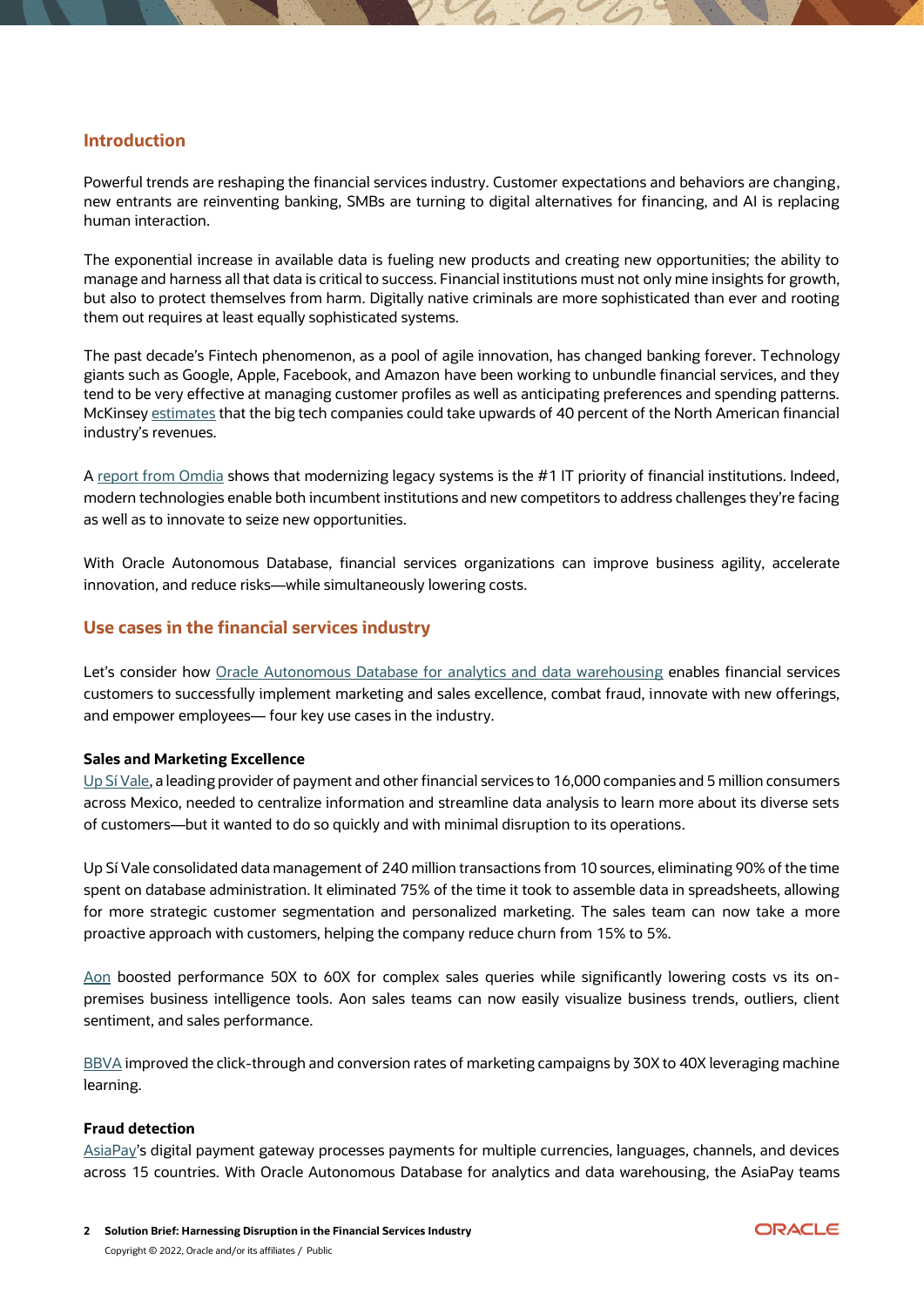could easily migrate data to the cloud, reduce administrative chores, rapidly build prototypes, and use machine learning to stop fraud in real time.

[Ripley](https://video.oracle.com/detail/video/6116554181001) consolidated 10 different data systems into one centralized unified system, representing a single source of truth for fraud detection and actionable intelligence. Autonomous Database delivered significant benefits vs Amazon Redshift: 25% lower costs, 2X higher performance, 40% faster time to market.

#### **Finance innovation**

[Forth Smart's](https://www.oracle.com/customers/infrastructure/forth-smart/) 120,000 banking kiosks spread throughout rural Thailand. With Oracle's solution, the company gets real-time insights into customer behavior on its kiosk network, which handles more than 2 million transactions a day. Business analysts apply machine-learning algorithms to understand customer segments and predict how an offer will fare. Initially started to let people use cash and coins to top off prepaid mobile phones and transfer funds between friends and relatives, the kiosks now offer a greatly expanded number of services and ebanking functions.

[Federal Bank](https://www.oracle.com/customers/infrastructure/federal-bank/) relies on machine learning in Autonomous Database to determine just what to offer its customers, and succeeds in India's ultracompetitive banking industry.

#### **Employee empowerment**

At [Generali,](https://www.oracle.com/customers/generali/) the HR departments compiled data manually in templates and sent those templates to the head office team for reporting and analysis purposes. This approach was time-consuming and susceptible to errors. Oracle Autonomous Database and Oracle Analytics transformed Generali's reporting process, empowering HR with direct access to more accurate information to support the management of the company's best asset: its people. Generali's HR community has embraced a more analytical culture, supporting the decision-making process with meaningful and easy-to-use workforce analytics.

[Learn more](https://www.oracle.com/customers/?product=mpd-cld-infra:auto-db) about additional use cases implemented by our customers.

### **A complete, self-service data analytics solution**

Oracle delivers a complete, self-service data analytics solution empowering business teams to rapidly get the deep, trustworthy, data-driven insights they need to make quick decisions.

#### **Self-service, governed, secure solution to meet business and IT needs**

With a self-service solution, business users independently load, transform data, build business models, and automatically discover insights powered by machine learning. IT reduces risks with a governed, secure solution. IT teams can additionally rely on a simple, reliable, and repeatable approach for all data analytics requests from finance departments.

#### **Automation uniquely simplifies operations and boosts productivity**

Autonomous Database intelligently automates provisioning, configuring, securing, patching, backing up, performance tuning, and repairing of a data warehouse. This reduces administration effort by up to 90%, enabling business teams to operate independently while freeing up valuable resources for IT teams.

#### **All-in-one solution with comprehensive suite of built-in tools**

Customers can quickly combine all necessary data across different sources and formats in a converged database to drive secure collaboration around a single source of truth. Analysts can use graph, spatial analytics, build machine learning models, and create new applications themselves with no/low code built-in tools. Nothing more to purchase, install, and integrate.

#### **Elastic auto-scaling for consistent high performance and cost savings**

Any number of concurrent users can benefit from consistent, high query performance, even at peak times. Unlike other cloud services, Autonomous Database scales while the service continues to run and can do so automatically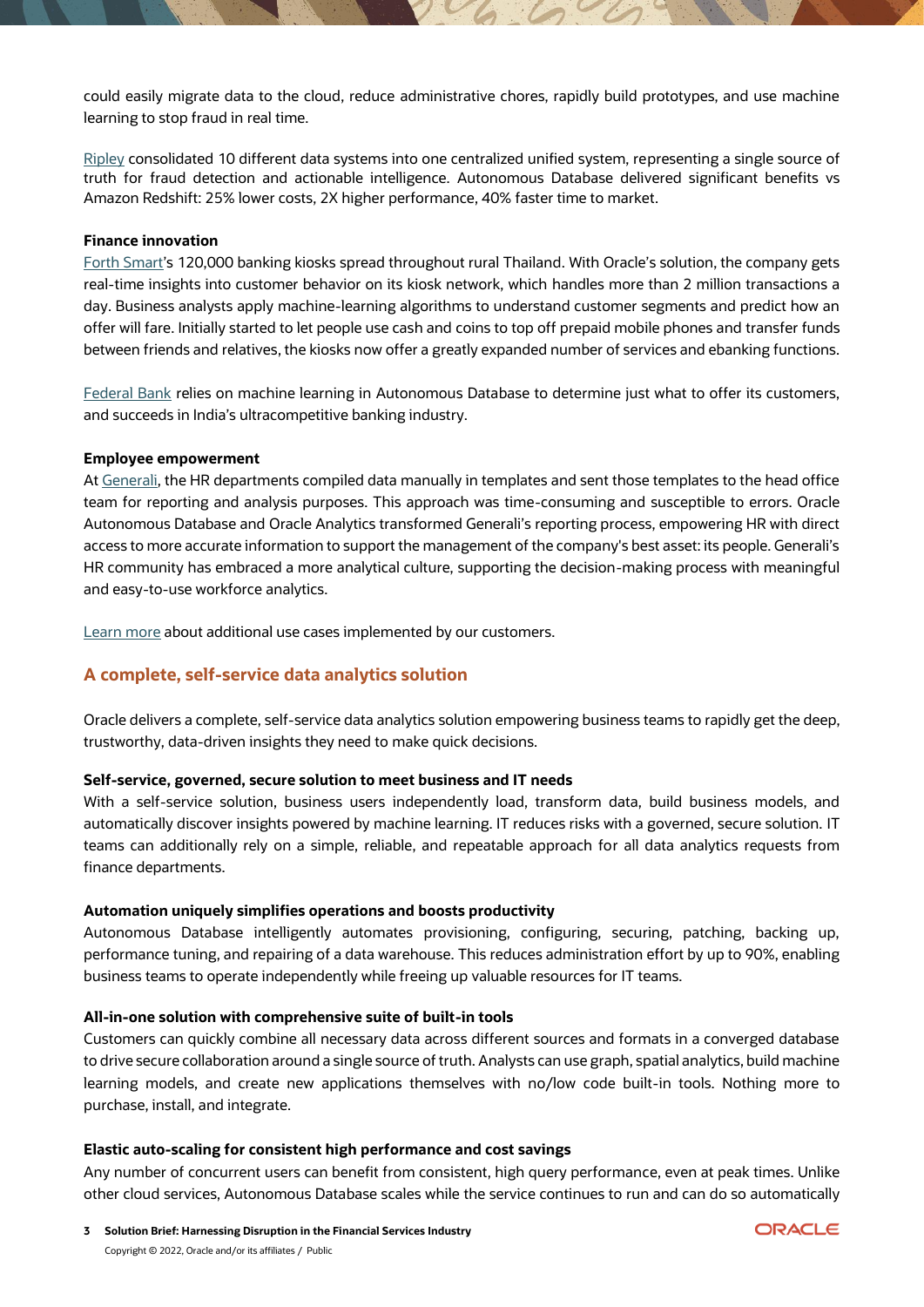to maintain performance. Compute resources can conversely be reduced or shut down during more quiet periods to reduce customers' costs. All with no or minimal intervention from IT.

## "It's like the iOS of the enterprise cloud data warehouse space."

#### **Patrick Moorhead**

Founder, President, & Principal Analyst at Moor Insights & Strategy

#### **Architecture and offerings**

The architecture of the Oracle solution is represented below:



Data from all sources and formats can be combined in [Autonomous Database for analytics and data warehousing.](https://www.oracle.com/autonomous-database/autonomous-data-warehouse/) It is the only cloud data warehouse that is **autonomous**, **self-service**, and **complete**, empowering business innovators with a suite of built-in tools:

- Built-in data tools enable self-service drag-and-drop data loading, data transformation, and business modelling. Analysts can automatically discover insights with machine learning algorithms—no coding required.
- Built-in graph analytics enables analysts to visualize relationships and connections between data entities. They can for example uncover money laundering schemes and conduct real-time fraud detection.
- With built-in spatial analytics, customers can discover risk zones or other patterns based on customer location data analysis and customize offers based on this intelligence.
- Expert and citizen data scientists can build machine learning models—with a no code interface—to support or automate decision making in areas such as credit risk management, trade pricing and execution, as well as general insurance pricing and underwriting.
- With the built-in Oracle APEX low-code development platform, professional and citizen developers can quickly develop applications for ad hoc needs and gaps/processes handled outside of enterprise applications— up to 38 times faster than with traditional coding and without having to join a queue of IT projects. Such applications can include ad hoc data rooms for acquisitions, tracking the progress of digital transformation initiatives, or COVID-19 related applications.